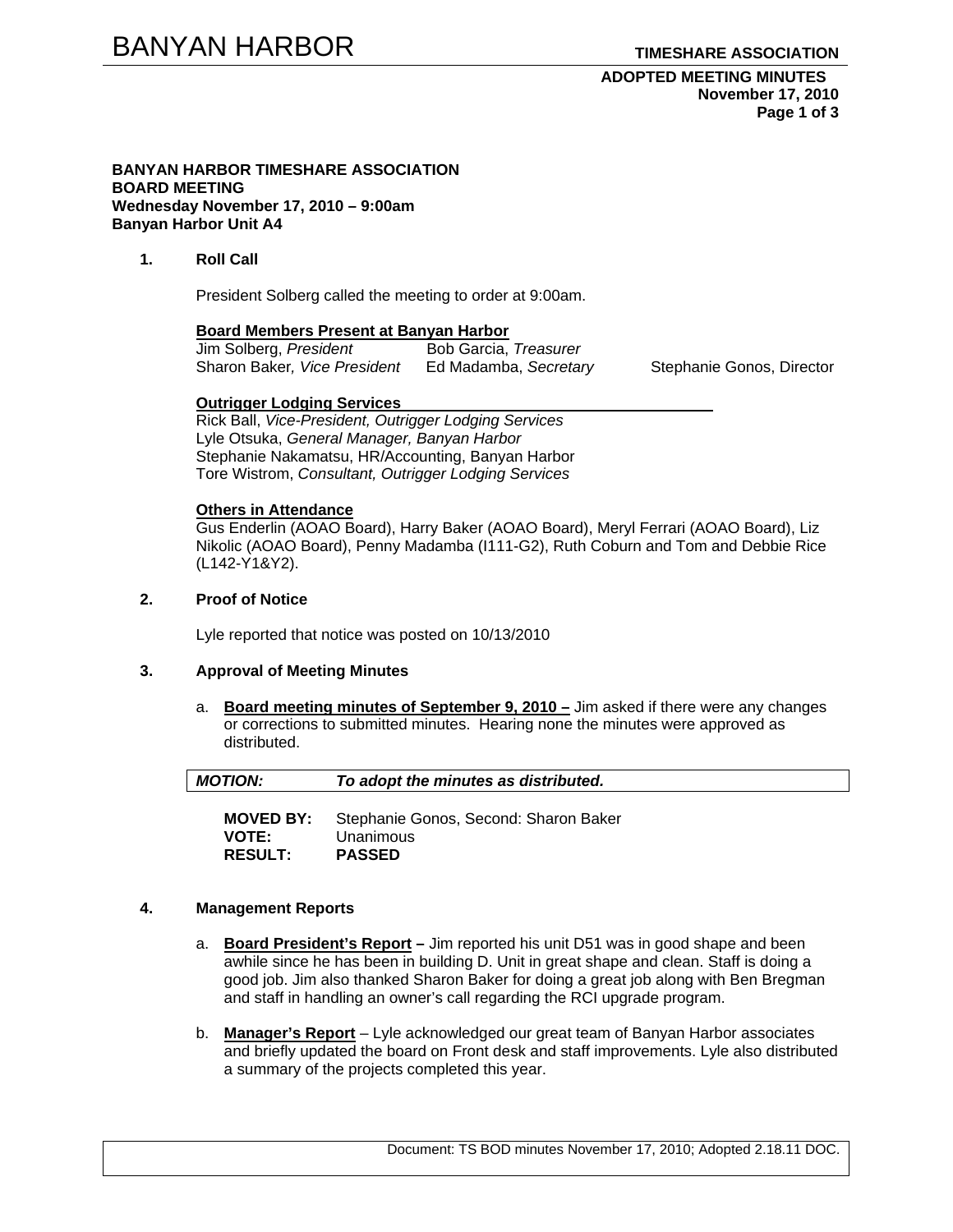### **ADOPTED MEETING MINUTES November 17, 2010 Page 2 of 3**

## **5. Financial Reports**

- a. **September 2010 Financial –** Rick reviewed the financial results through September 2010. Revenues year-to-date exceeded budget by \$5,431, and expenses were favorable to budget by \$6,694, resulting in a net surplus year-to-date of \$53,143 or \$12,125 above budget. Management continues to do a good job of controlling expenses.
- b. **Reserve Study –** Rick reviewed the reserve study highlighting 2010 year end and ongoing projects. We continue to monitor capital projects as to not over-extend ourselves, but to maintain the furnishings, fixtures and equipment of the units. The 20 year Reserve Study, which is reviewed by the Board quarterly continues to be a very good tool to show funding for anticipated future projects.
- c. **Collection –** Rick reported and reviewed a recapped summary of outstanding maintenance fees. Over 40 delinquent accounts have been turned over to association collection company Continental Central Credit, Inc. Too early in process to review results however 11 of 22 accounts of the first batch forwarded to Continental, called to review payment options. Our receivable outstanding percentage is 10.8%. Land court issue continues to be reviewed by Ben Bregman. It was also commented to insert in the next timeshare newsletter an article for owners to have their attorneys insure they have clear title. Rick also recapped the Timeshare collections policy located in Board packets.

### **6. Unfinished Business**

- a. **RCI Comment Cards –** Jim commented he continues to notice fewer weather related comments. He is also appreciative of Kiki's and Gingers names constantly being mentioned.
- b. **Insurance** Rick reviewed the insurance summary and wind tower insurance layers with the board.

### **7. New Business**

- a. **Dues and credit cards** Rick reported existing credit card usage is for previous credit card payment owners and hardship receivable cases. No new owners are allowed this option. After further discussions the Board agreed.
- b. **Budget 2011 –** Rick presented the 2011 budgets reflecting a slight increase of 1.2% to increase bad debt reserves due to the current state of the economy. Otherwise management has done a good job controlling operating expenses. After much discuss President Solberg called for a motion and a roll call vote.

| <b>MOTION:</b>   | To adopt 2011 budget as presented.                                                                                     |
|------------------|------------------------------------------------------------------------------------------------------------------------|
| <b>MOVED BY:</b> | Bob Garcia, Second: Sharon Baker                                                                                       |
| <b>VOTE:</b>     | Stephanie Gonos (yes), Sharon Baker (yes), Ed Madamba (yes), Bob<br>Garcia (yes) and Jim Solberg (yes). Vote Unanimous |
| <b>RESULT:</b>   | <b>PASSED</b>                                                                                                          |